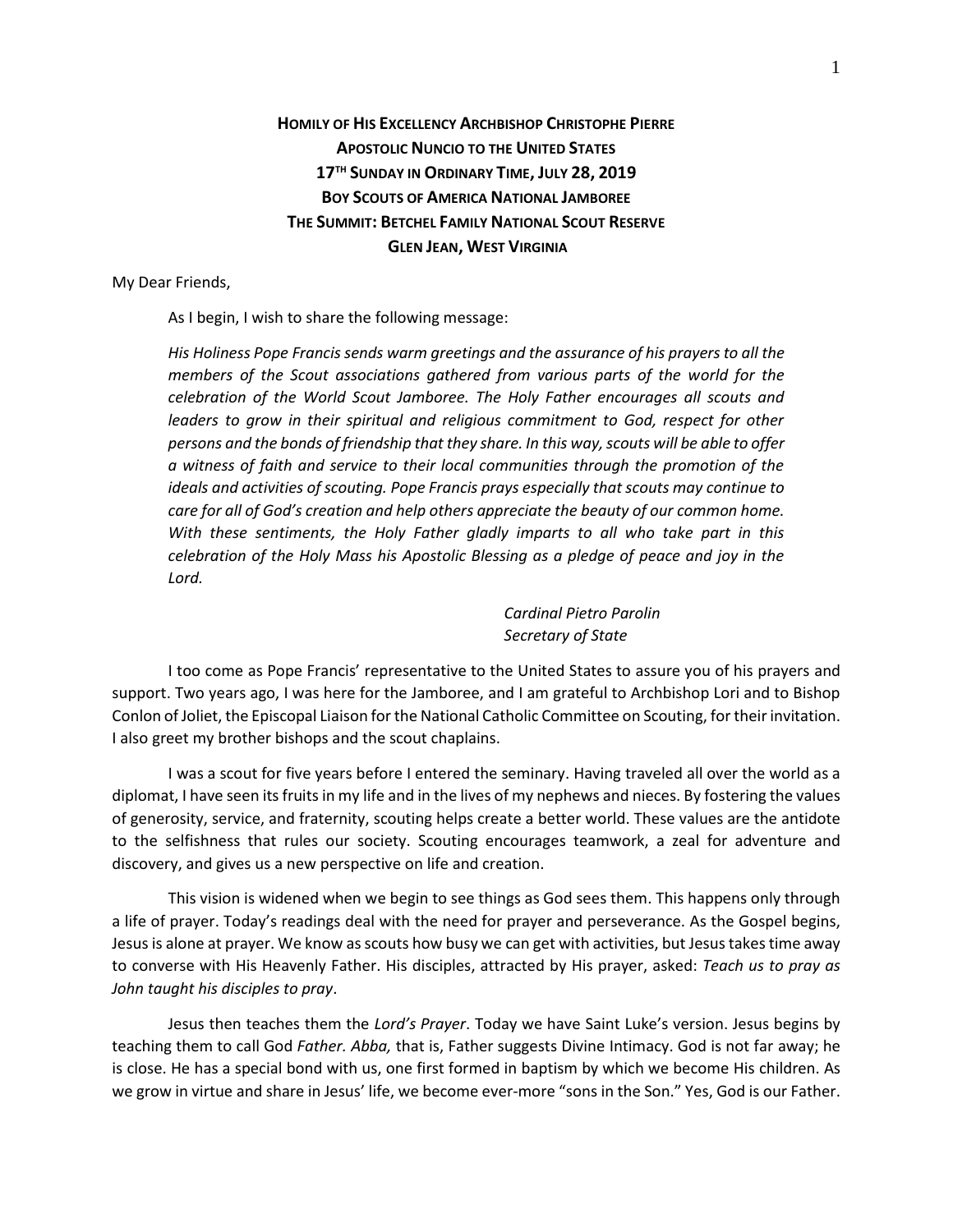He never ceases to hear the prayers of His children. If we are God's children, then we should approach Him with childlike simplicity and trust.

But what type of Father is God? The First Reading provides some answers. The people of Sodom and Gomorrah had sinned against God and had become corrupt. Abraham refused to just go along with them. He remained faithful to God; in that sense, he is a good model for us as Scouts. He resisted sin with courage and discipline. As for God, He is a just. He cannot let sin go unpunished.

Nevertheless, when God is going to destroy the city, Abraham intercedes before the face of God on behalf of the few innocent people there, whether are fifty, forty, twenty, or even ten. Abraham persists in pleading for the innocent. In this way, he reveals that God is merciful. God will spare the city for the sake of even a few innocent people. It is true that God is just, but He is also merciful. His mercy triumphs over raw justice. Abraham serves as a model for us to pray and to persevere in prayer; at the same time, he reveals to us that God is the Father of Mercy.

Jesus, in teaching His disciples how to pray, asks them to call God Father. He continues with *hallowed be your Name.* God is just. He is merciful. He is holy. Jesus teaches his disciples to honor God with their lips, to not take his name in vain. This simple petition is a reminder that we are called to be holy. Elsewhere, it is written: *Be holy, for I, the Lord your God, am holy*. (Lev 19:2)

*Your kingdom come*. We must pray fervently for the coming of the Kingdom. It is here but has not come in its fulness. Implicitly, this petition asksthat the Kingdom of God, rooted in justice, truth, and love, would be planted in our hearts rather than the Kingdom of the Evil One. It also invites us to reflect on whether we are working to help advance God's Kingdom by working for justice, by witnessing to the truth, and by loving our neighbor. These are some of the timeless values of scouting – being faithful to our commitments and working hard to build something that helps others. Of course, *if God does not build the house, in vain do the builders labor*. Still, each of us must do our part in cooperating with God in advancing the Kingdom, by our deeds and by our prayers, mindful that it is *His* Kingdom. We want to create a better world, but it is only better if God is a part of it. It's *His* Kingdom.

The next three petitions focus on what we need: our daily bread, forgiveness, and protection from temptation. As scouts you know that for a long journey, you need to prepare properly and bring enough food (or be able to catch your food). To survive and have strength to journey on, we must eat. St. Luke's use of the term *daily* bread is unique; he uses a word *epiousios*, which means "special" or "supersubstantial" bread. It is a clear allusion to the Eucharist, the Bread of Life, which we need for our spiritual journey. Elsewhere, the Scriptures tell us that *man does not live on bread alone, but by every word that comes forth from the mouth of God*. The Scriptures and the Eucharist give us strength each day for our journey in this life, so that we may reach our goal, which is heaven. Ask for this Bread always.

Along the journey, we also need to ask God for pardon. *Forgive us our sins as we forgive everyone in debt to us*. As scouts, you also know how heavy your backpack can feel on a long journey. Sometimes we carry extra weight which slows us down and gradually wears us down. In the spiritual life, that "burden" or "extra weight" is our sinfulness. Only God can forgive sin and lighten our load, but we must ask Him: *Forgive us*. He is the Father of Mercy. He is ready to forgive. When we receive His Mercy, he does ask something of us – to forgive others. Holding grudges can also paralyze us and keep us from moving forward on our journey together.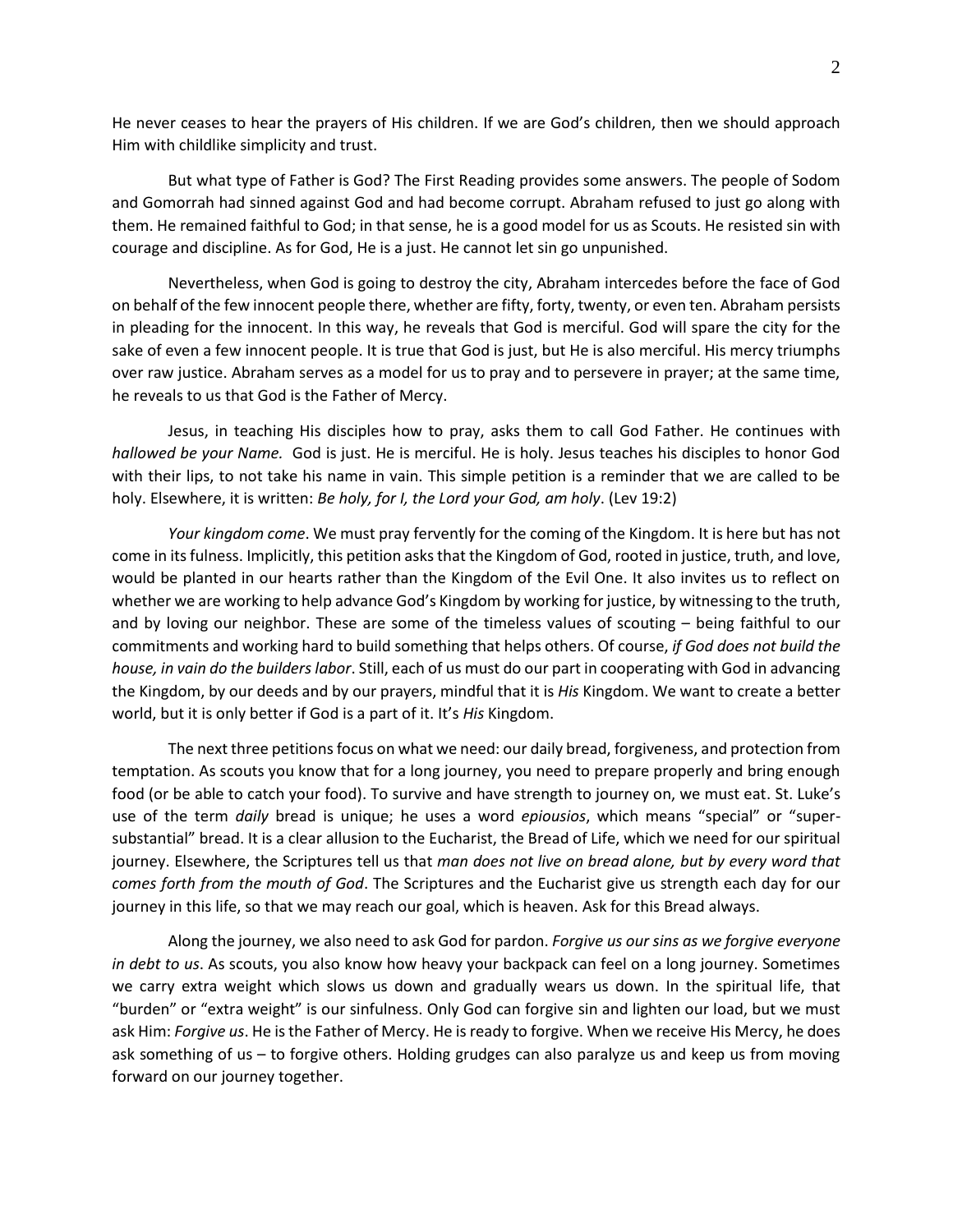Finally, Jesus concludes with *Do not subject us to the final test*, namely temptation. Again, as scouts you are aware of the dangers of the wilderness, of bad weather, of certain types of plants, and even of dangerous paths and streams. You are trained to always be attentive and vigilant. Still, sometimes we aren't watchful. Injuries that could have been avoided aren't due to our own foolishness or carelessness. The same is true in the spiritual life. There are obvious sins that we should avoid, but sometimes we become spiritually inattentive. We want to do things our own or we think that something is not a big deal, and then we find ourselves in spiritual danger. The devil too lays hidden traps for us. This petition asks for God's help and protection – to not lead us into temptation but to guide us along the way.

The journey is never an easy one. In the face of setbacks, we need to persevere. Jesus teaches his disciples to persevere in prayer, just like Abraham did in our First Reading. Jesus gives the example of the friend who goes and asks for three loaves of bread at midnight. He persists in his request until it is granted. We need to be the same way with God in prayer. Once more, Jesus says, *Ask and you will receive; seek and you will find; knock and the door will be opened to you*.

We must have a confident trust and ask God for what we truly need. Sometimes it seems that our prayers are not heard. It is not that God doesn't hear us; rather, God knows what is best for us. Humbly, we ask God, and humbly we receive whatever comes from His hand, knowing that He loves us. We must also seek. As scouts, you are modern day explorers – seeking out new adventures, discovering new ways of doing things. In the spiritual life, we must also seek the face of God and search for the Truth. Eventually, we will find Him, and when we do, it will change our lives. When we meet God, He gives our life a decisive direction and helps us to know about our vocation and how we can best serve Him. Finally, we must also knock for the door to be opened. God already does this with us. He knocks at the doors of our hearts, waiting to enter. We must unlock our hearts and be open to Him. We also must knock at the door of the Heart of God to know His Mercy and Love.

Jesus uses the threefold progression - asking, seeking, and knocking – to teach his disciples of the need to not give up. We also need to help each other not to quit. Consider an example from scouting. When scouts are hiking or climbing a mountain, the most important thing is not who gets to the top of the mountain first or most quickly, rather it is that all arrive at the destination safely, all reach the goal, and all remain together as a troop. Sometimes, the slower members need encouragement to persevere and to arrive at the goal. Each person walks according to his abilities, but with encouragement of others. The journey allows each person to gain perspective, reach the goal with others, and to enjoy the view from the summit. The same is true in prayer; as scouts, you can encourage each other not only in life, but also in prayer, devotion and coming to Mass each Sunday.

Finally, today's Gospel concludes with Jesus promising that His *Father in heaven will give the Holy Spirit to those who ask Him*. Just as Jesus taught us to call God our Father and revealed Himself to be the Son, He reminds His disciples to pray for the Holy Spirit. Think about how the Holy Spirit transformed the Apostles at Pentecost! He gave them wisdom, courage, and understanding! You received that Spirit in baptism and were sealed with Him in confirmation. Do you ask the Father to continually give you that Spirit with his gifts? Do you let the Spirit guide you?

Blessed Marie-Eugene of the Child Jesus writes that "The Holy Spirit is the life of the Church. He is the vital principle, not only in giving it life, but also as its vital principle of action." We must constantly ask the Father for an outpouring of the Spirit to be renewed, purified, strengthen, and guided as we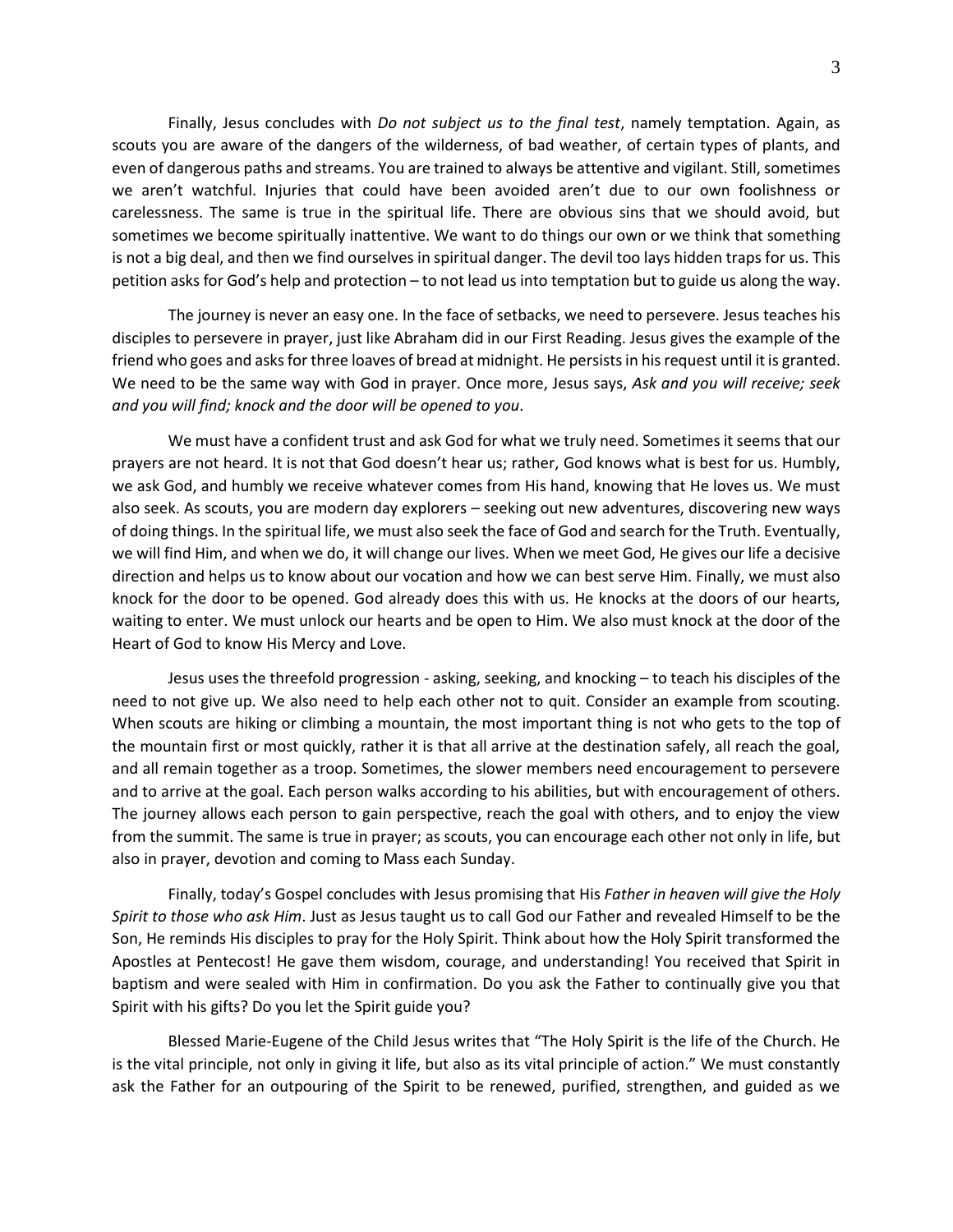discern the path to go in life. It is the Spirit who helps us to be courageous and bold in our witness to Christ and in our service of our neighbor and our country. In the Spirit, we share our faith.

My friends, I have spoken long enough. In the end, I could sum it up with the words of Saint Paul: *Pray unceasingly*. But just as we each must pray to God – Father, Son, and Holy Spirit – so too each of us – as men – need a woman in our lives: a Mother. At Calvary, Jesus gave each of us Mary as our Mother. She too hears our prayers and intercedes for us, watching over us with her maternal tenderness. Two years ago, I concluded my homily by singing the "Scout Prayer," composed by the Venerable Father Jacques Sevin. Today, I wish to conclude by commending you to Our Lady with another hymn he wrote – Notre Dame des éclaireurs – Our Lady of the Scouts:

> 1. Le soir étend sur la terre Son grand manteau de velours, Et le camp, calme et solitaire, Se recueille en ton amour.

> > Refrain :

## **Ô Vierge de lumière, Étoile de nos coeurs, Entends notre prière, Notre-Dame des éclaireurs**

2. Ô Douce Dame aux étoiles Jette un regard sur ce camp Où tes fils, sous leurs frêles toiles Vont dormir en t'invoquant.

3. Ô Toi, plus blanche que neige, Ravie au mont virginal, Ta beauté, Vierge, nous protège Contre la laideur du mal.

4. Que tes bontés maternelles Veillent sur ceux qui sont tiens, Place ici comme des sentinelles Les bons anges nos gardiens.

5. Comme les tentes légères Que l'on roule pour partir, Garde-nous, âmes passagères Toujours prêtes à mourir.

6. Fais-nous quitter l'existence Joyeux et pleins d'abandon,